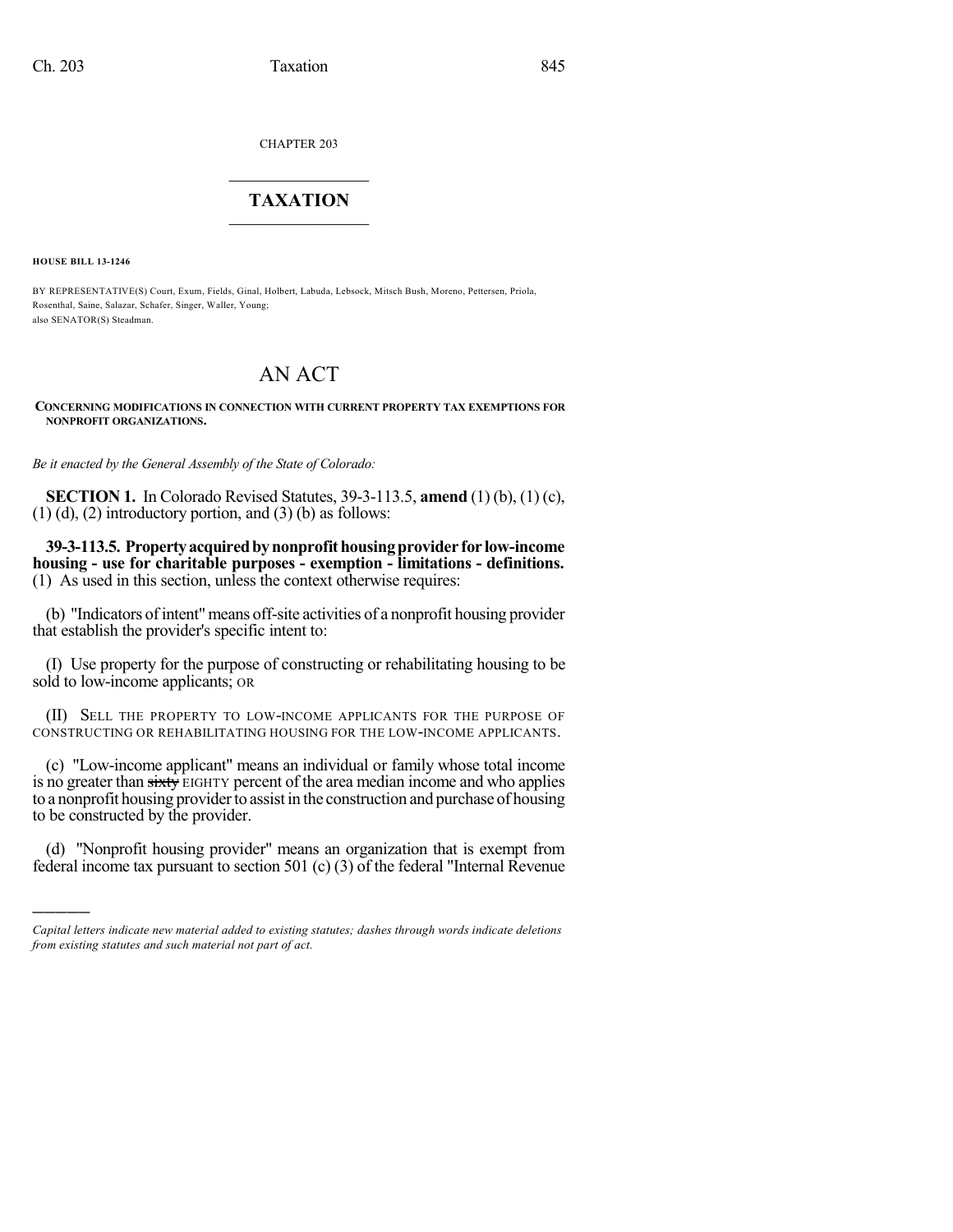Code of 1986", as amended, and that has a primary organizational mission of:

(I) Working with low-income applicants to construct or rehabilitate housing that the organization then sells to the low-income applicants for their residential use; OR

(II) SELLING PROPERTY TO LOW-INCOME APPLICANTS AND THEN WORKING WITH THE LOW-INCOME APPLICANTS TO CONSTRUCT OR REHABILITATE HOUSINGFOR THEIR RESIDENTIAL USE.

(2) Subject to the limitations specified in subsection (3) of this section, for property tax years commencing on or after January 1, 2011, real property acquired by a nonprofit housing provider upon which the provider intends to construct or rehabilitate housing to be sold to low-income applicants OR WHICH THE PROVIDER INTENDS TO SELL TO LOW-INCOME APPLICANTS FOR THE PURPOSE OF CONSTRUCTING OR REHABILITATING HOUSING FOR THEIR RESIDENTIAL USE is deemed to be being used for strictly charitable purposes, regardless of whether or not there is actual physical use of the property, and shall be exempt from property taxation in accordance with section 5 of article X of the state constitution. IN THE CASE OF PROPERTY SOLD BY A NONPROFIT HOUSING PROVIDER TO A LOW-INCOME APPLICANT, THE PROPERTY TAX EXEMPTION PURSUANT TO THIS SUBSECTION (2) SHALL BE ALLOWED UNTIL A CERTIFICATE OFOCCUPANCY IS ISSUED FOR THE HOUSING;EXCEPT THAT THE PROPERTY TAX EXEMPTION SHALL NOT BE ALLOWED FOR LONGER THAN ONE YEAR AFTER THE NONPROFIT HOUSING PROVIDER SELLS THE PROPERTY TO THE LOW-INCOME APPLICANT. In determining whether a nonprofit housing provider satisfies the intent requirement of this subsection (2) with respect to particular property, the administrator may consider indicators of intent, including but not limited to:

(3) The property tax exemption allowed to a nonprofit housing provider by subsection (2) of this section is subject to the following limitations:

(b) Ifthe nonprofit housing provideris allowed an exemption for anypropertytax year and subsequently sells, donates, or leases the property to any person other than a low-income applicant who assisted OR WILL ASSIST in the construction of housing for the applicant's residential use on the property, the provider shall be liable for all property taxes that the provider did not previously pay due to the exemption.

**SECTION 2.** In Colorado Revised Statutes, 39-9-109, **amend** (5); and **add** (6) as follows:

**39-9-109. Power of state board - waiver of deadline.** (5) Acting by majority vote and when the state board of equalization determines that the interests of justice and equity would be served, the board may authorize the waiver of the July 1 filing deadline described in section 39-2-117 (3) (a) for any annual report required to be filed pursuant to section 39-2-117 if the report is not filed by the filing deadline or if the report is filed by the filing deadline but is incomplete or otherwise incorrect when filed. WHEN AUTHORIZING A WAIVER, THE STATE BOARD MAY DETERMINE A DEADLINE FOR FILING THE REPORT, AFTER WHICH THE WAIVER IS INVALID. THE DEADLINE FOR FILING THE REPORT MUST NOT BE SOONER THAN THIRTY DAYS AFTER THE DATE THAT THE STATE BOARD AUTHORIZES THE WAIVER.